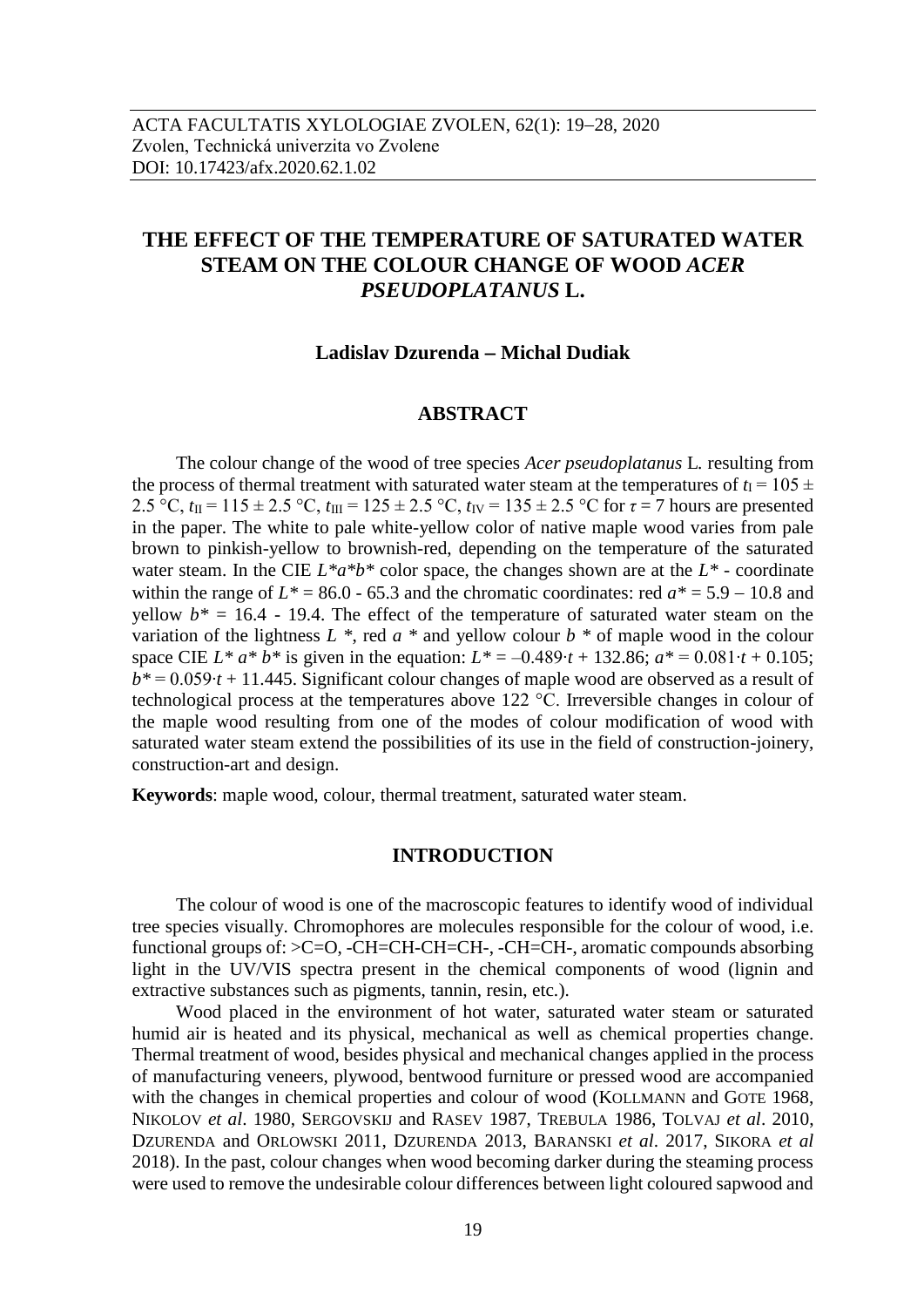dark coloured heartwood or to eliminate wood stain colours as a result of mould. In recent times, research into thermally modified wood has been focused on the issue of the colour change of specific wood species into more or less bright hues or wood imitation of domestic or exotic tree species (MOLNAR 2002, TOLVAJ *et al*. 2009, DZURENDA 2014, 2018a, b, c, BARCIK *et al*. 2015, BARANSKI *et al*. 2017).

*Sycamore* is an example of diffuse porous tree species. Maple wood is hard, medium heavy, elastic with good mechanical properties. It is easy to work with, easy to cut, plane, chisel, sand and polish. The colour of dry wood of sycamore is white to yellow-white. Natural aging of maple wood due to UV radiation results in changing the colour, wood is getting darker. Maple wood is used for making furniture, musical instrument, toys, home utilty products and sports equipment, as well as flooring. Joiners and cabinetmakers can imitate wood of other tree species by staining the maple wood.

The aim of the paper is to determine the effect of the temperature of saturated water steam on the colour change of the wood of tree species *Acer pseudoplatanus* L. resulting from the thermal treatment – colour modification with saturated water steam at the temperatures of:  $t_I = 105 \pm 2.5$  °C,  $t_{II} = 115 \pm 2.5$  °C,  $t_{III} = 125 \pm 2.5$  °C,  $t_{IV} = 135 \pm 2.5$  °C for  $\tau = 7$  hours.

# **MATERIAL AND METHODOLOGY**

### **Materials**

The wood of *Acer pseudoplatanus* L. in a form of sawn timber with the thickness of  $h = 40$ mm and the moisture content above the fibre saturation point was thermally modified with saturated water steam in the pressure autoclave APDZ 240 (Himmasch AD, Haskovo, Bulgaria) in the company Sundermann s.r.o. Banská Štiavnica.

#### **Methods**

Mode of thermal treatment in order to modify the colour of maple wood with saturated water steam is illustrated in Fig. 1. The conditions of thermal treatment of individual modes of colour modification are described in Tab.1.



**Fig. 1 Mode of colour modification of maple wood with saturated water steam.**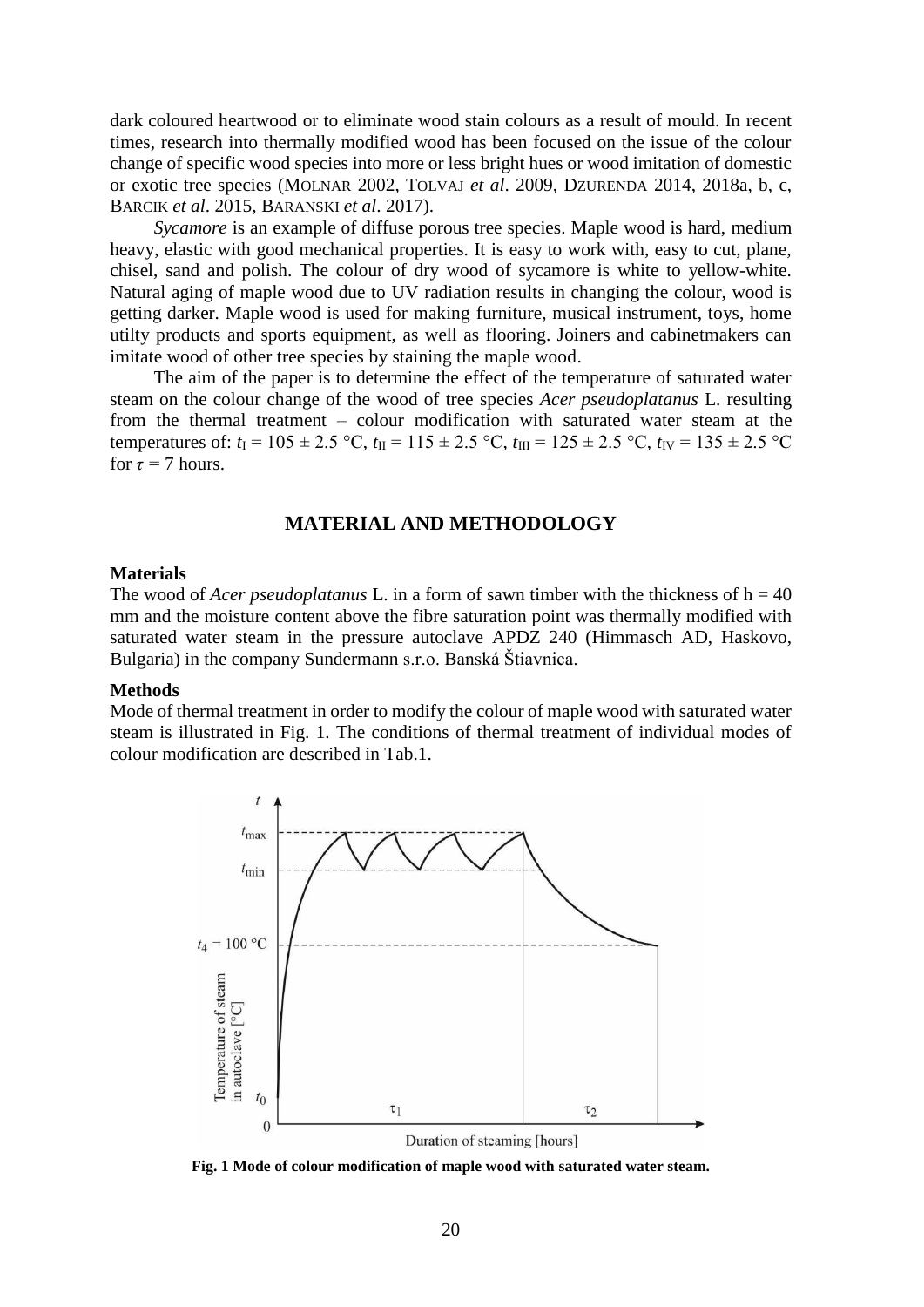| Modes    | Temperature of saturated water steam [°C] |                |           | Time of operation [h] |                    |            |
|----------|-------------------------------------------|----------------|-----------|-----------------------|--------------------|------------|
|          | $t_{\rm min}$                             | $\iota_{\max}$ | $\iota_4$ | $\tau_1$ -phase I     | $\tau_2$ -phase II | Total time |
| Mode I   | 102.5                                     | 107.5          | 100       | 6.0                   | 1.0                | 7.0        |
| Mode II  | 112.5                                     | 117.5          | 100       |                       |                    |            |
| Mode III | 122.5                                     | 127.5          | 100       |                       |                    |            |
| Mode IV  | 132.5                                     | 137.5          | 100       |                       |                    |            |

**Tab. 1 Modes of colour modification of maple wood with saturated water steam.**

The colour of wood was measured using 35 pieces of sawn timber thermally untreated (green wood) and 35 pieces of sawn timber of maple wood thermally treated with individual modes after being dried to the moisture content of  $W_p = 12 \pm 0.5$  % in a conventional wood drying kiln KAD  $1 \times 6$  (KATRES Ltd.). Subsequently, woodturning blanks with the dimensions of  $40 \times 80 \times 800$  mm were prepared from sawn timber. Flat surfaces and edges were processed using Swivel spindle milling machine FS 200.

Color Reader CR-10 (Konica Minolta, Japan) was used to assess the colour of maple woodturning blanks in the CIE *L\*a\*b\**colour space. The light source D65 with lit area of 8mm was used.

Lightness coordinate *L\** and coordinates *a\** and *b\** of CIE *L\*a\*b\** colour space, as well as chroma*C\** and total colour difference *∆E\** were measured using a randomly selected samples  $n = 50$  of maple woodturning blanks of thermally untreated wood and using the sample set  $n =$ 50 of woodturning blanks of thermally treated sawn timber with individual modes. Measurement of the coordinates *L\** , *a\** and *b\** , chroma *C\** and total difference *∆E\** using samples of maple wood was carried out in the centre of the blank width and in the centre of the blank edge, 400 mm far from the face. The values of colour coordinates are mentioned in a form of formula  $x = \bar{x} \pm s_x$  i.e. the mean value and standard deviation.

Total colour difference *ΔE\** is determined according to the following formula, as a result of the difference in the colour coordinates *ΔL\**, *Δa\**, *Δb\** set following the surface measurements of thermally untreated as well as treated maple woodturning blanks:

$$
\Delta E^* = \sqrt{\left(L_1^* - L^*\right)^2 + \left(a_1^* - a^*\right)^2 + \left(b_1^* - b^*\right)^2} \tag{1}
$$

where:

*\* , a\* , b\** coordinate values in the wood colour space prior to the process of thermal modification of wood.

 $L^*$ <sub>*l*</sub>,  $a^*$ <sub>*l*</sub>,  $b^*$ <sub>*l*</sub> coordinate values in the wood colour space of thermally modified maple wood.

The change in wood colour, besides changes in the chromatic coordinates in the CIE *L\*a\*b\**colour space, was assessed also following the changes in the lightness *∆L\**, chroma *∆C\** and hue angle *h°* in the CIE *L\*C\*h°* colour space using cylindrical coordinates.

Chroma *C\** is an integration of the values of the coordinates of red colour *a\** and yellow colour  $b^*$  projected onto the chromatic plane of cylindrical colour space:

$$
C^* = \sqrt[2]{a^{*2} + b^{*2}}
$$
 (2)

where:  $b^*$  the value of the chromatic coordinate of yellow colour,

*a\** the value of the chromatic coordinate of red colour.

Hue angle *h°* is expressed in positive degrees starting at the positive *a\** axis and progressing in a counterclockwise direction and is described with the formula:

$$
h_{ab}^{\circ} = \arctan\left(\frac{b^*}{a^*}\right) \tag{3}
$$

where:  $b^*$  the value of the chromatic coordinate of yellow colour,

*a\** the value of the chromatic coordinate of red colour.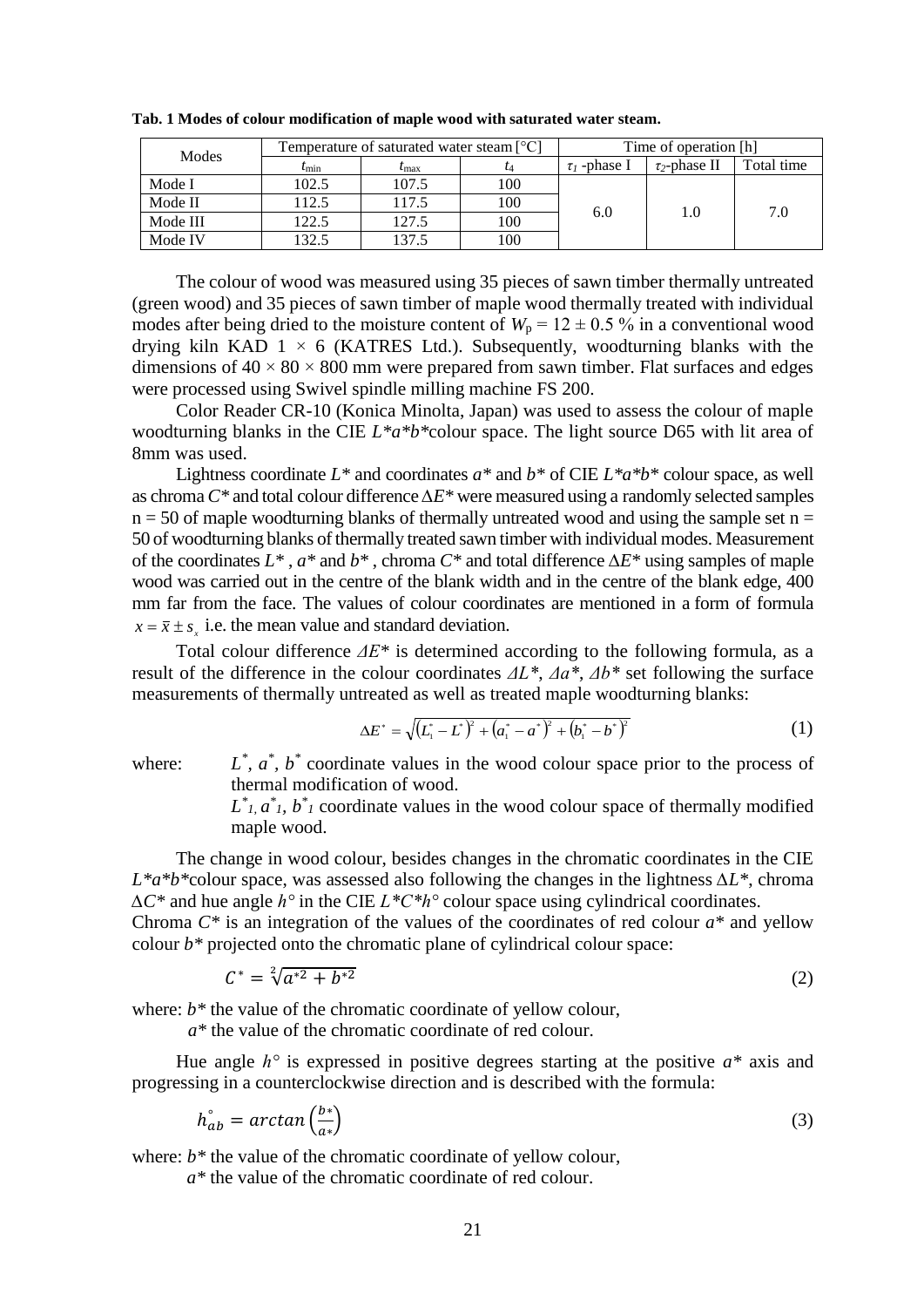# **RESULTS AND DISCUSSION**

White and white-yellow colour of maple wood changed during the process of thermal modification with saturated water steam. The wood of tree species of *Acer pseudoplatanus*  L. was getting darker and browner. The changes in thermally modified maple wood are illustated in Fig. 2.



**Fig. 2 The colour of maple wood prior to and after thermal treatment by individual modes.**

The values of the coordinates in the CIE  $L^* a^* b^*$  colour space, chroma  $C^*$  and total colour difference *∆E\** describing the colour of maple wood prior to and after the thermal treatment by individual modes are mentioned in Tab. 2

**Tab. 2 The values of the coordinates in the CIE-L \*a \*b \* colour space describing the maple wood prior to and after thermal treatment with saturated water steam by individual modes.** 

| Temperature of saturated<br>water steam |                | Coordinates of the CIE L*a*b*colour space | Chroma         | Total colour<br>difference |               |
|-----------------------------------------|----------------|-------------------------------------------|----------------|----------------------------|---------------|
|                                         | $I^*$          | $a^*$                                     | $h*$           | $C^*$                      | $\Lambda E^*$ |
| Not thermally treated wood              | $86.0 \pm 2.6$ | $5.9 \pm 1.3$                             | $16.4 \pm 1.7$ | 17.4                       |               |
| $t_1 = 105 \pm 2.5$ °C                  | $80.3 \pm 1.8$ | $8.4 \pm 1.5$                             | $17.7 \pm 1.6$ | 19.6                       | 6.5           |
| $t_{\rm II} = 115 \pm 2.5$ °C           | $77.5 \pm 1.8$ | $9.6 \pm 1.7$                             | $18.1 \pm 1.5$ | 20.5                       | 9.2           |
| $t_{\text{III}} = 125 \pm 2.5$ °C       | $73.6 \pm 1.6$ | $10.5 \pm 1.5$                            | $18.9 \pm 1.5$ | 21.6                       | 13.4          |
| $t_{\rm IV} = 135 \pm 2.5$ °C           | $65.3 \pm 1.4$ | $10.8 \pm 1.3$                            | $19.4 \pm 1.3$ | 22.2                       | 25.1          |

The thermal treatment of maple wood with saturated water steam of a temperature of  $t_I = 105 \pm 2.5$ °C for  $\tau = 7$  resulted in the light white-brown-pink hue, in the CIE  $L^* a^* b^*$ colour space defined by the coordinates:  $L_I^* = 80.3 \pm 1.8$ ;  $a_I^* = 8.4 \pm 1.5$ ;  $b_I^* = 17.7 \pm 1.6$ . According to the colorimetric classification of the change in the colour of wood during thermal treatment (CIVIDINI *et al.* 2007), the total colour difference  $\Delta E_I^* = 6.5$  is not considered the high colour difference but only the colour difference visible with light quality screen. The mode of thermal treatment of maple wood at a temperature of  $t_{II} = 115 \pm 2.5$ °C resulted in light brown-pink hue with the coordinates:  $L_{II}^* = 77.5 \pm 1.8$ ;  $a_{II}^* = 9.6 \pm 1.7$ ;  $b_{II}^* = 18.1 \pm 1.5$ . More significant changes in wood colour, i.e. getting more darker, more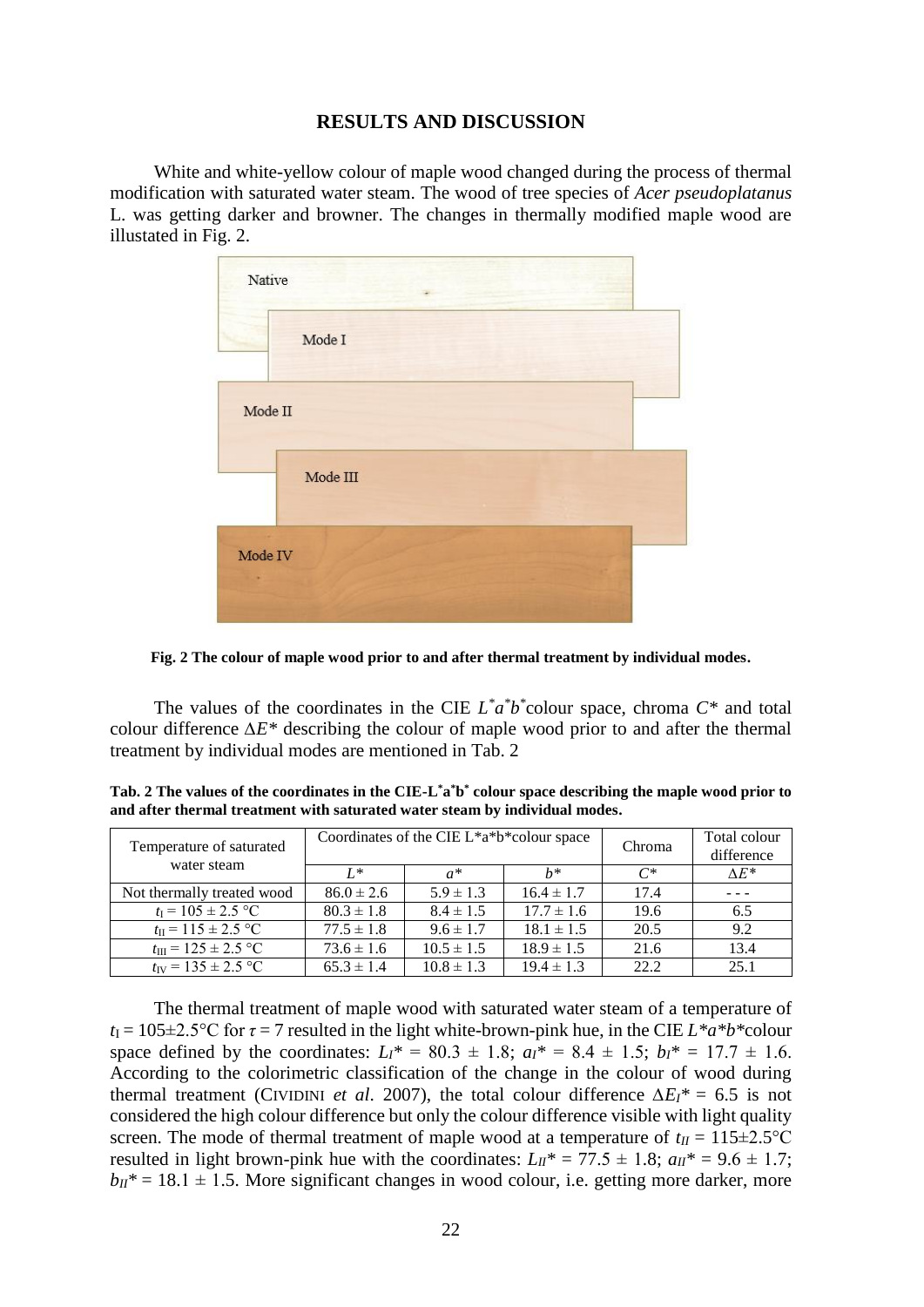browner, resulted from the thermal treatment by the modes II and III with a temperature of saturated water steam of  $t_{III} = 125 \pm 2.5$  °C, or a temperature of  $t_{IV} = 135 \pm 2.5$  °C. Rate of change in the wood colour and hues during the processes of thermal treatment of maple wood by the mode III is defined by the values of coordinates:  $L_{III}^* = 73.6 \pm 1.6$ ;  $a_{III}^* = 10.5 \pm 1.5$ ;  $b_{III}^* = 18.9 \pm 1.5$ . Unique brown-red colour of maple wood with the values of coordinates:  $L_V^* = 65.3 \pm 1.4$ ;  $a_V^* = 10.8 \pm 1.3$ ;  $b_V^* = 19.4 \pm 1.3$  resulted from the thermal treatment with the saturated water steam at a temperature of  $t_{IV} = 135 \pm 2.5$ °C. According to the colorimetric classification of the change in the colour of wood during thermal treatment (CIVIDINI *et al*. 2007), the total colour difference *∆E*IV\* = 25.1 is considered high colour difference.

Following the visual control of the wood colour on edges of woodturning blanks as well as the measurement of the colour on mentioned faces, the fact that the colour of maple wood cross section is uniform could be seen. The same changes in the colour through the volume of wood is due to fast heating of wood to the required temperature with saturated water steam in the cross section of woodturning blanks (DZURENDA 2018d). This way, good conditions for the processes of hydrolysis and extraction of water soluble substances modifying the chromophoric system of wood were created.

Mentioned findings is beneficial for practice allowing the thermally treated woodturning blanks to be used for making lamellae for flooring or for other 3D processing of solid timber without risk of the change in the wood colour between the surface and the centre.

The effect of the temperature of saturated water steam in the range between  $t = 105 -$ 135 °C on the change in the values of individual coordinates in the CIE *L\*a\*b\** colour space are illustrated in Fig. 3.



**Fig. 3 Correlation between a decrease in lightness, an increase in the values of red and yellow colours of thermally treated maple wood in the CIE** *L \*a \*b \** **colour space and the temperature of saturated water steam.**

Following the assessment of the change in the colour of thermally treated maple wood according to the parameters of the CIE *L\*C\*h°* colour space, the fact that an increase in the temperature of wood in the technological process caused a significant decrease in changes in lightness *∆L\** and slight increase in chroma *∆C\** can be stated. Mentioned changes are shown in Fig. 4.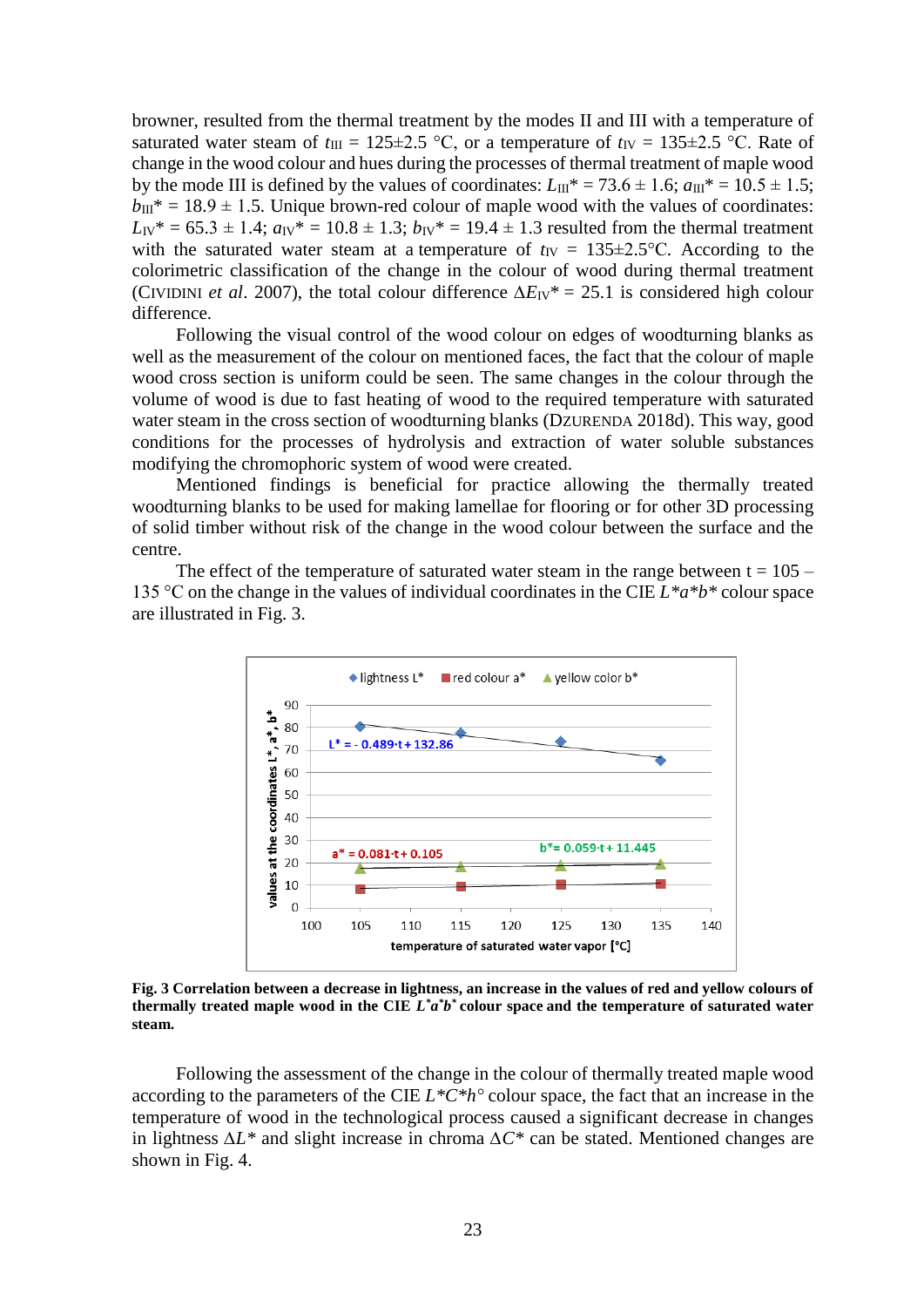

**Fig. 4 Correlation between the changes in lightness** *∆L\*,* **chroma** *∆C\** **and the temperature of saurated water steam in the technological process.** 

Changes in chroma *C\** in the chropmatic plane *a\*, b\** and the hue angle *h°* of wood of *Acer pseudoplatanus* L. due an increase in a temperature of saturated water steam ranging between  $t = 105 - 135$  °C is given in Fig. 5.





Correlation between the change in the total colour difference *∆E\** of maple wood and the temperature of saturated water steam in the technological process is given in Fig. 6.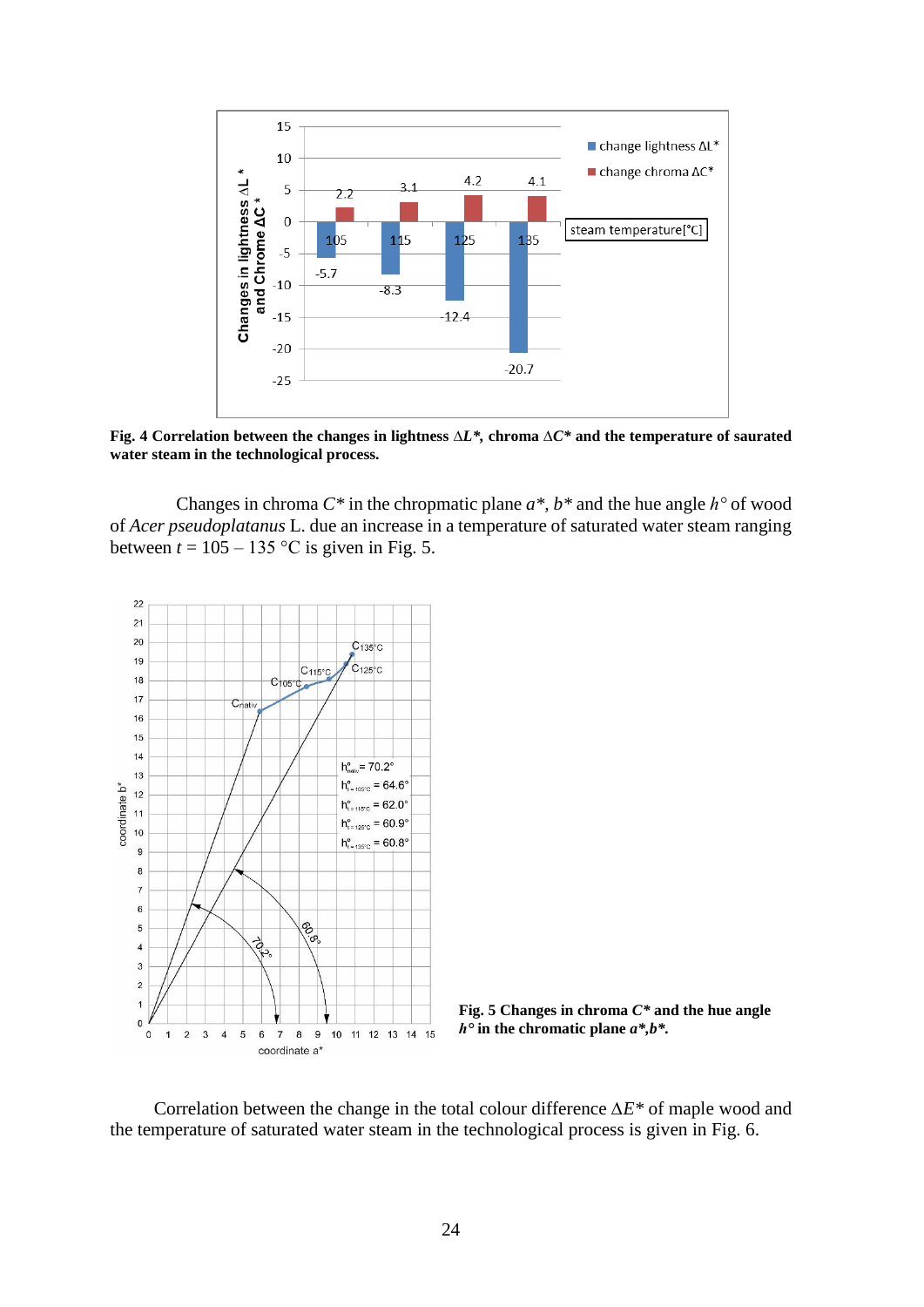

**Fig. 6 Correlation between the change in total colour difference** *∆E\** **of maple wood and the temperature of saturated water steam in the technological process.**

A decrease in lightness of thermally modified wet wood is in compliance with the knowledge about changing the colour of wood, its darkening, during technological processes like steaming the wood mentioned in works: (TOLVAJ *et al.* 2009, 2010, DZURENDA 2018 b,c), drying in the environment of hot humid air, or overheated water steam (KLEMENT and MARKO 2009, DZURENDA and DELIISKI 2012a, b, BARANSKI *et al*. 2017), or during thermowood production processes (BARCIK *et al*. 2015, PINCHEVSKAJA *et al*. 2019).

The hydrolysis of wood, and following the works (FENGEL and WENEGER 1989, SOLÁR 2004, LAUROVA *et al*. 2004, BUČKO 2005) subsequent polysaccharide degradation, as well as oxidation of saccharides and pectin, dehydration of pentoses to 2-furaldehyde and condensation of polysaccharide cleavage products, chemical changes in lignin (free radicals, increase in the phenolic hydroxyl groups) and also forming the phenolic extracts are the main causes of mentioned changes resulting from the higher temperature of wet wood. Mentioned reaction result in forming new chromophoric groups causing the changes in wood colour. It is confirmed (Fig. 4.) by a decrease in the lightness  $ΔL*$  from -5.7 to -20.7 and an increase in chroma *∆C\** from 2.2 to 4.1, as well as by the visual changes in the colour of maple wood in Fig. 2.

The fact that chroma *C\** moves away on the colour plane *a\*, b\** (Fig. 5) from the centre of the coordinates of red colour *a\** and yellow colour *b\** proclaims the saturation of the colour of thermally treated wood. This findings is important for the wood workers and for the users of products from thermally treated wood as well, as intense colours in interior are more acceptable by a human than range of colours from greys. Moreover, the mode of thermal treatment of maple wood at a temperature of saturated water steam  $t_{IV} = 135 \pm 2.5$ °C resulted in highlighting the texture of maple wood with the darker hue of brown colour in annual ring of earlywood in comparison to the latewood in the tangential and radial section and the structure of maple wood is highlighted this way.

The values of total colour difference of the colour of maple wood *∆E\** caused by the processes of thermal treatment with saturated water steam at the temperature ranging from 105 °C to 135 °C were *∆E\** = 6.5 ÷ 21.5. The correlation describing the change in the colour of maple wood in Fig. 6 is caused, to a large extent, by changes in the coordinates of lightness *L\** and to a lesser extent, by the changes in coordinates of red colour red *a\** and yellow colour *b\**. Following the colorimetric classification of the change in the colour of wood during thermal treatment mentioned by CIVIDINI *et al.* (2007), according to a mentioned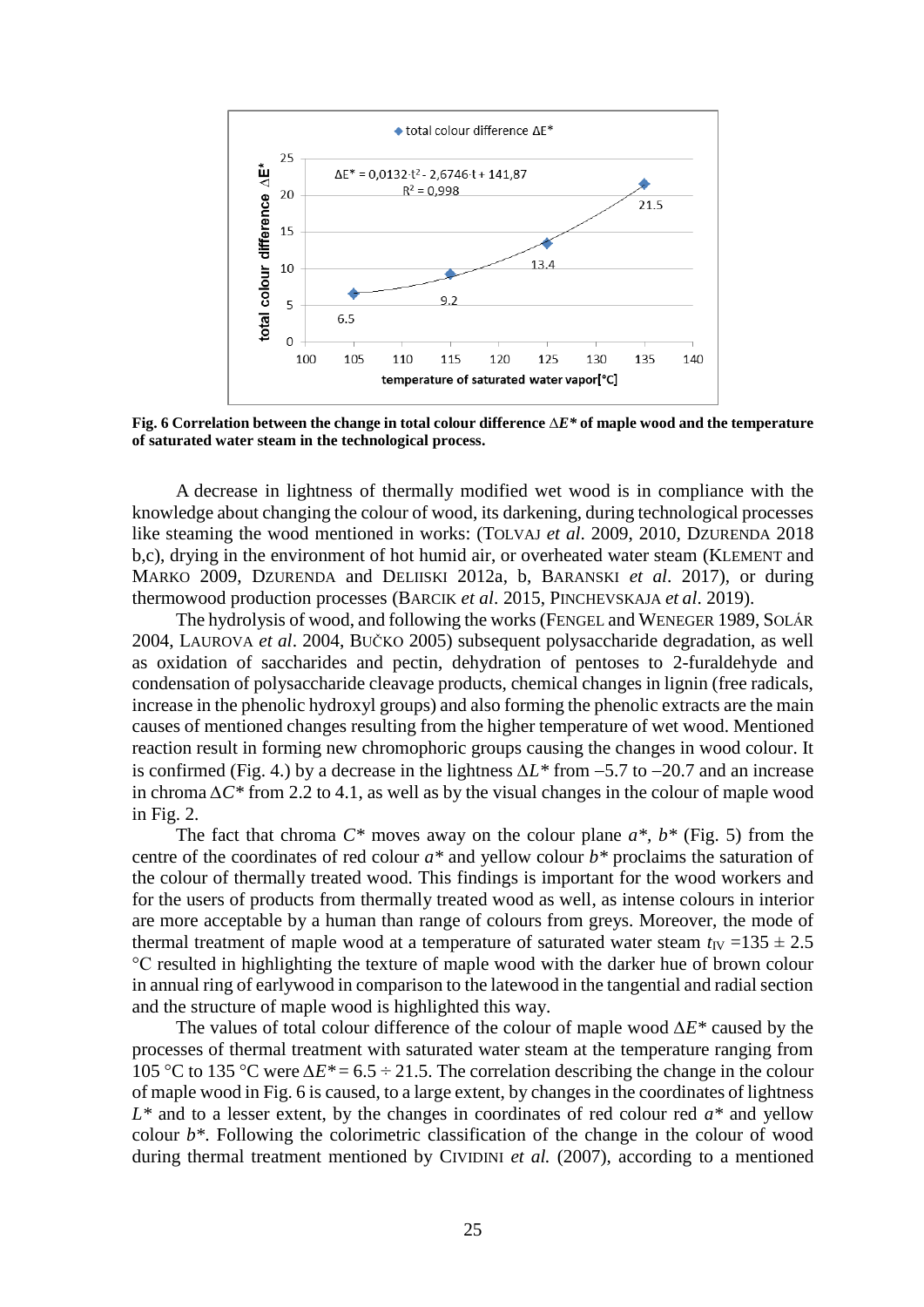correlation, significant changes in the hues – brown-red of maple wood occurred at the temperature of saturated water steam above  $t \geq 122$  °C.

According to the description of physical and mechanical properties resulting from the thermal treatment of wood mentioned by the authors: KOLLMANN – GOTE 1968, Trebula 1986, the changes in the colour of maple wood resulting from the thermal treatment by presented modes are in the group of irreversible changes in wood. Irreversibility of the changes in the colour of maple wood is confirmed by the differences in the analyses of ATR-FTIR spectroscopy in lignin-carbohydrate complex of thermally treated wood as well as untreated wood (VYBOHOVÁ *et al*. 2018), and by the presence of monosaccharides, organic acids and basic structural elements of guaiacyl-syringyl lignin in the condensate mentioned in the works: (BUČKO 1995, DZURENDA and DELIISKI 2000, KAČÍK 2001, LAUROVA *et al*. 2004, KAČÍKOVÁ and KAČÍK 2011, SAMEŠOVA *et al*. 2018).

Irreversible changes in colour of the maple wood resulting from one of the modes of colour modification of wood with saturated water steam extend the possibilities of its use in the field of construction-joinery, construction-art and design.

## **CONCLUSION**

- 1. The results of experiments focused on observing the changes in the colour of tree species *Acer pseudoplatanus* L. during the process of thermal treatment with saturated water steam at the temperatures ranging between:  $t = 105-135$  °C for  $\tau = 7$  hours are presented in the paper.
- 2. The colour of maple wood thermally treated with saturated water steam changes, gets darker and becomes from white-brown-pink to brown-red.
- 3. The effect of the temperature of saturated water steam on the change of lightness *L\**, red colour *a\** and yellow colour *b\** of maple wood in the CIE *L\*a\*b\** colour space are given in following formulae:

$$
L^* = -0.489 \cdot t + 132.86,
$$
  
\n
$$
a^* = 0.081 \cdot t + 0.105,
$$
  
\n
$$
b^* = 0.059 \cdot t + 11.445.
$$

- 4. The dependence of the total colour difference ∆E\*on the temperature of wood in the technological process of colour modification of maple wood with saturated water steam is described with the formula:  $\Delta E^* = 0.0132 \cdot t^2 - 2.6746 \cdot t + 141.87$ .
- 5. Significant changes in the colour of maple wood occurs at a temperature above 122 °C.

# **REFERENCES**

BARAŃSKI, J., KLEMENT, I., VILKOVSKÁ, T., KONOPKA, A. 2017. High Temperature Drying Process of Beech Wood (*Fagus sylvatica* L.) with Different Zones of Sapwood and Red False Heartwood. In BioResources 12(1),1861-1870. DOI:10.15376/biores.12.1.1761-1870.

BARCIK, Š., GAŠPARÍK, M., RAZUMOV, E.Y. 2015. Effect of thermal modification on the colour changes of oak wood. In Wood Research  $60(3)$ ,  $385-396$ .

BUČKO, J. 1995. Hydrolýzne procesy. (Hydrolysis processes). Zvolen: Techniská univerzita vo Zvolene. 116 p.

CIVIDINI, R., TRAVAN, L., ALLEGRETTI, O. 2007. White beech: A tricky problem in drying process. In International Scientific Conference on Hardwood Processing, Quebec City, Canada.

DZURENDA, L., DELIISKI, N. 2000. Analysis of moisture content changes in beech wood in the steaming process with saturated water steam. In Wood Research  $45(4)$ ,  $1-8$ .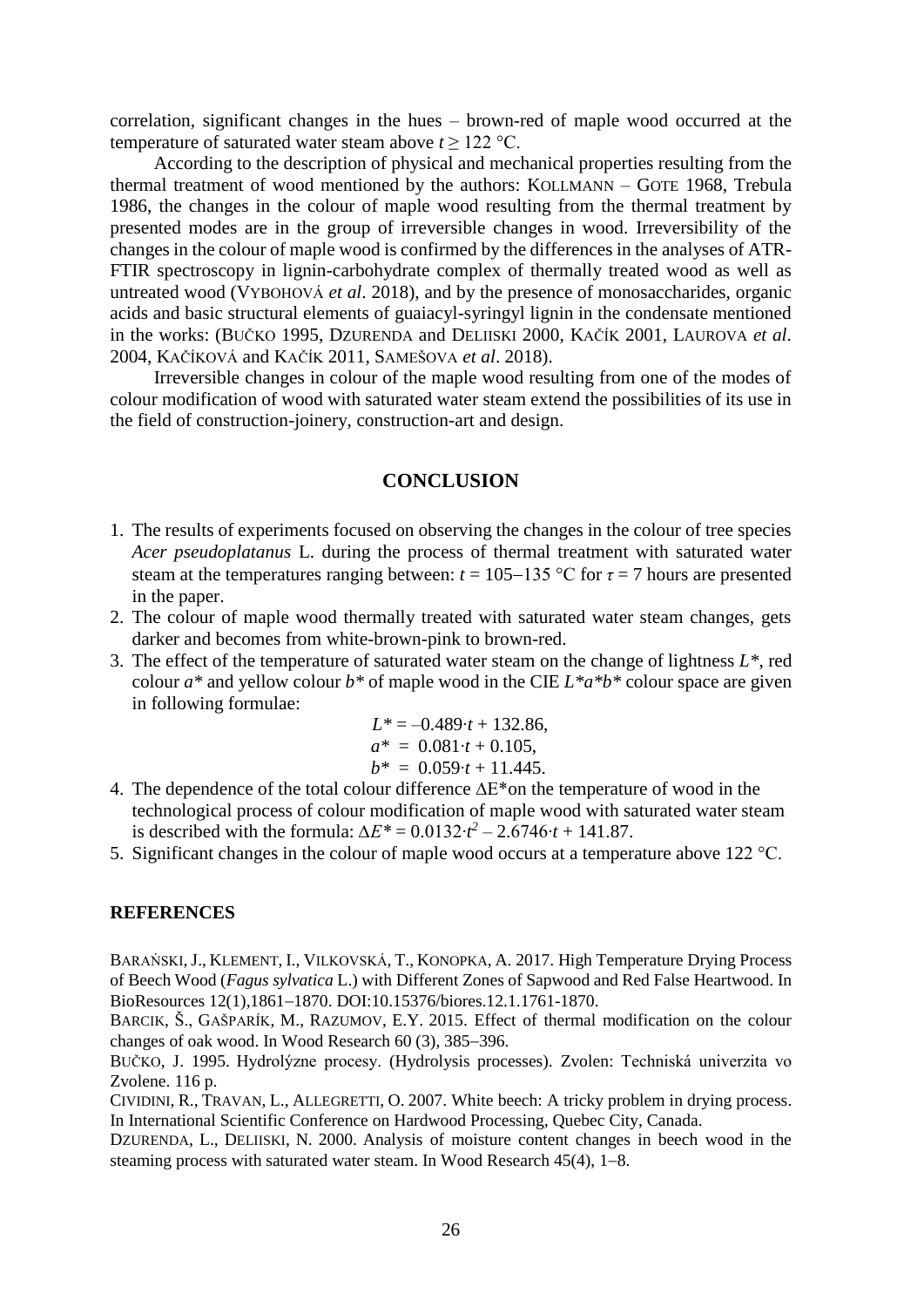DZURENDA, L.,ORLOWSKI, K. 2011. The effect of thermal modification of ash wood on granularity and homogeneity of sawdust in the sawing process on a sash gang saw PRW 15-M in view of its technological usefulness. In Drewno  $54(186)$ :  $27-37$ .

DZURENDA L., DELIISKI N. 2012a. Convective drying of beech lumber without color changes of wood. In Drvna industrija, 63, 2: 95–103. doi:10.5552/drind.2012.1135

DZURENDA L., DELIISKI N. 2012b. Drying of beech timber in chamberdrying kilns by regimes preserving the original colour of wood. Acta Facultatis xylologiae Zvolen [54] 1: 33 – 42

DZURENDA, L. 2013. Modification of wood colour of *Fagus sylvatica* L. to a brown-pink shade caused by thermal treatment. In Wood Research,  $58(3)$ ,  $475-482$ .

DZURENDA, L. 2014. Colouring of beech wood during thermal treatment using saturated water steam. In Acta Facultatis Xylologiae Zvolen,  $56(1)$ ,  $13-22$ .

DZURENDA, L. 2018a. The Shades of Color of *Quercus robur* L. Wood Obtained through the Processes of Thermal Treatment with Saturated Water Vapor. In BioResources. 13(1): 1525–1533. DOI: 10.15376/biores.13.1.1525-153.

DZURENDA, L. 2018b. Hues of *Acer platanoides* L. resulting from processes of thermal treatment with saturated steam. In Drewno, 61(202): 165-176. DOI: 10.12841/wood.1644-3985.241.11

DZURENDA, L. 2018c. Colour modification of *Robinia pseudoacacia* L. during the processes of heat treatment with saturated water steam. In Acta Facultatis Xylologiae Zvolen, 60(1): 61-70. DOI: 10.17423/afx.2018.60.1.07

DZURENDA, L. 2018d. The Effect of Moisture Content of Black Locust Wood on the Heating in the Saturated Water Steam during the Process of Colour Modification. In MATEC Web of Conferences 168, 06004. [doi.org/10.1051/matecconf/201816806004.](https://doi.org/10.1051/matecconf/201816806004)

FENGEL, D., WEGENER, G. 1989. Wood: Chemistry, Ultrastructure, Reactions; Walter de Gruyter: Berlin.

KAČÍK, F. 2001. Tvorba a chemické zloženie hydrolyzátov v systéme drevo-voda-teplo. (Formation and chemical composition of hydrolysates in wood-water-heat system). Zvolen: Technická univerzita vo Zvolene, 75 p.

KAČÍKOVÁ, D., KAČÍK, F. 2011. Chemické a mechanické zmeny dreva pri termickej úprave. (Chemical and mechanical changes of wood during thermal treatment). Zvolen: Technická univerzita vo Zvolene, 71 p.

KLEMENT, I., MARKO, P. 2009. Colour changes of beech wood (*Fagus sylvatica* L.) during high temperature drying process. In Wood research  $54$  (3):  $45-54$ .

KOLLMANN, F., GOTE, W. A. 1968. Principles of Wood Sciences and Technology. Vol. 1. Solid Wood, Springer Verlag, Berlin – Heidelberg - New York,592 p.

LAUROVA, M., MAMONOVA, M., KUČEROVA, V. 2004. Proces parciálnej hydrolýzy bukového dreva (*Fagus sylvatica* L.) parením a varením, (Process of partial hydrolysis of beech wood (Fagus sylvatica L.) by steaming and boiling). Zvolen: Technická univerzita vo Zvolene, 58 p.

MOLNAR, S., TOLVAJ, L. 2002. Colour homogenisation of different wood species by steaming. In Interaction of wood with various Forms of Energy. Zvolen: Techniská univerzita vo Zvolene. 119– 122 p.

NIKOLOV, S., RAJČEV, A., DELIISKI, N. 1980. Proparvane na drvesinata, (Steaming wood). Sofia: Zemizdat,174 p.

PINCHEVSKA, O., SEDLIAČIK, J., HORBACHOVA, O., SPIROCHKIN, A., ROHOVSKYI, I. 2019. Properties of hornbeam (*Carpinus betulus*) wood thermally treated under different conditions. In Acta Facultatis Xylologiae Zyolen 61(2): 25–39. DOI: 10.17423/afx.2019.61.2.03.

SAMEŠOVÁ, D., DZURENDA, L. JURKOVIČ, P. 2018. Kontaminácia kondenzátu produktmi hydrolýzy a extrakcie z tepelného spracovania bukového a javorového dreva pri modifikácii farby dreva, (Contamination of condensate by products of hydrolysis and extraction from the heat treatment of beech and maple wood with modification of wood color). In Chip and Chipless Woodworking Processes 2018. 11(1): 277–282.

SIKORA, A., KAČÍK, F., GAFF, M., VONDROVA, V., BUBENÍKOVA, T., KUBOVSKÝ, I. 2018, Impact of thermal modification on color and chemical changes of spruce and oak wood. In Journal of Wood Science (2018) 64:406–416, doi.org/10.1007/s10086-018-1721-0.

SERGOVSKIJ, P. S., RASEV, A. I. 1987. Gidrozermicheskaya obrobotka i konservironaniye drevesiny,